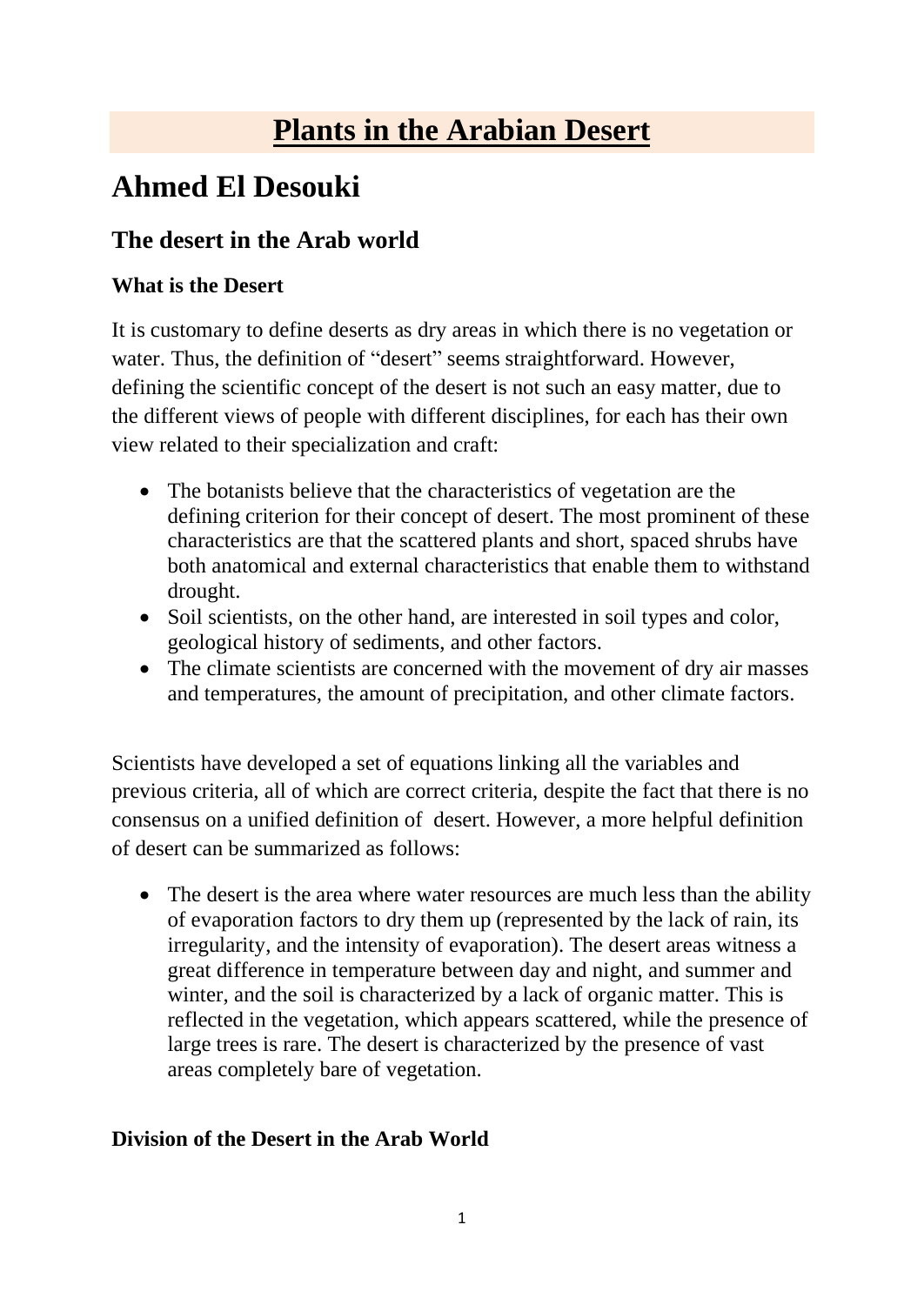As mentioned above, the desert is classified according to different criteria, which may relate to the temperature or to the amount of rain available. Therefore, deserts in the Arab world can be divided into three categories:

- **Very dry desert:** Rain is only a phenomenon that recurs annually and is less than 100 millimeters per year.
- **Dry deserts:** Rain is frequent annually, but irregularly, and does not exceed an average of 100 millimeters per year, according to some classifications. There are other classifications that say that it does not exceed 250 millimeters per year.
- **Semi-arid deserts:** In which the average annual rainfall exceeds previous rates, sometimes reaching more than 250 millimeters per year.

It is interesting that the very dry desert occupies a large part of the Arab world, represented by the Sahara Desert, which includes Mauritania, Morocco, Algeria, Tunisia, Libya, and Egypt, and the Empty Quarter desert in the southeast of the Arabian Peninsula.

As for the dry desert, it includes a large area surrounding the extremely dry desert in all Arab countries, and rainfall does not exceed 100 millimeters annually.

As for the semi-arid deserts, they are represented in the highlands of northern Iraq and some areas in Syria, Jordan, Lebanon, Yemen, some areas in Sudan, and the coastal areas in Egypt, Libya, Tunisia, and Algeria.

#### **Plants in the Desert**

The plant life in the desert is related to the amount and distribution of rain. Plant life is the origin of life in the desert. We may sense this when we look at the Bedouins; the first thing they ask for is grass, pasture, and rain, for there is no room for life in a land that does not contain these components.

#### **The Division of Vegetation in the Desert**

- **Emergency Vegetation:** This is represented by the annual plants that appear in the rainy periods in very dry areas. These annuals are soon blown away by the wind during the dry season, as is the case in the Empty Quarter desert and the Great Sahara in Africa.
- **Vegetation Limited to Low-Lands:** These plants are found in valleys, waterways, and depressions into which surface water – from rainwater – flows from high mountainous areas, passing down the slopes and